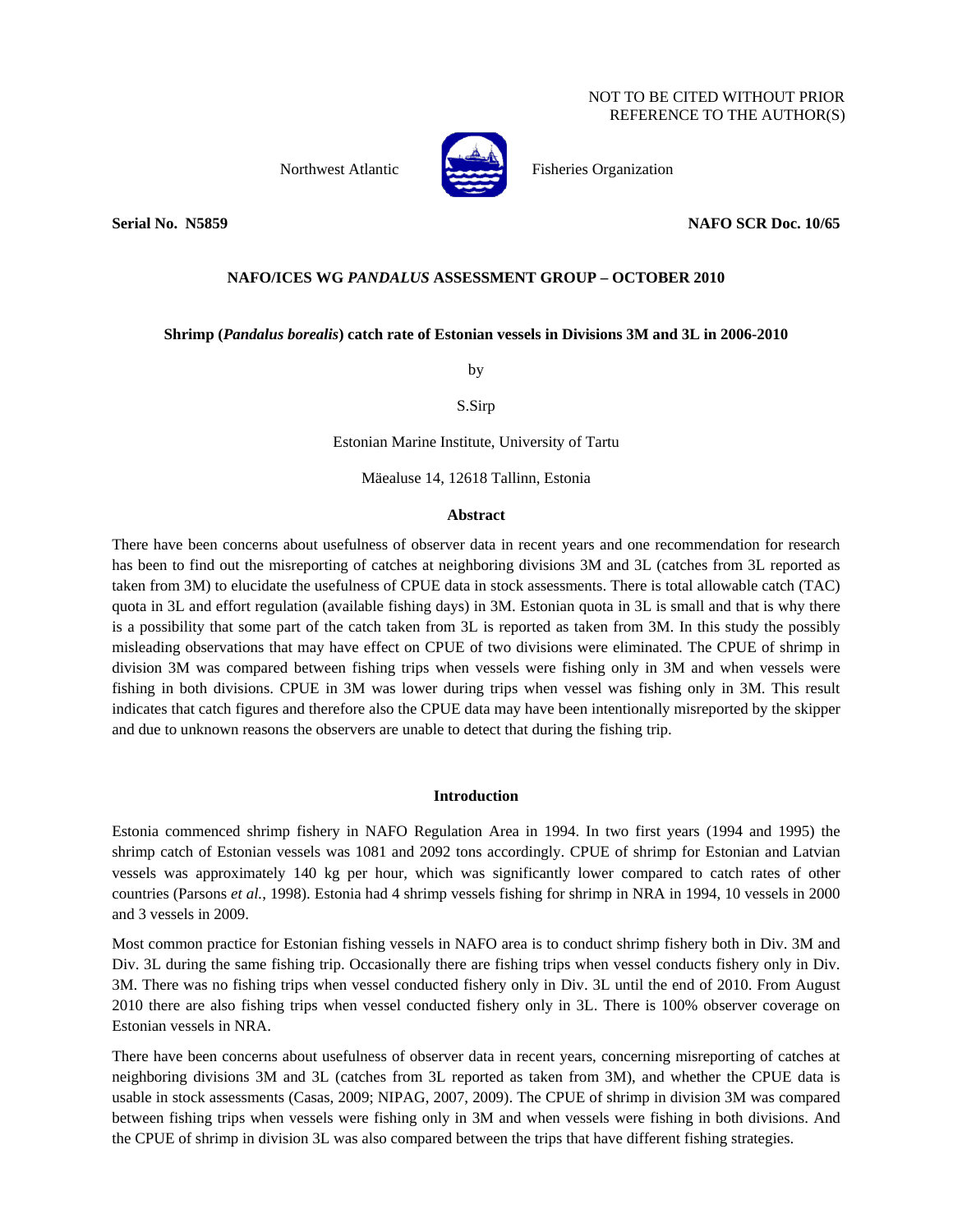#### **Material and methods**

Data used in this study is collected by Estonian observers on board Estonian commercial shrimp vessels. CPUE data consists of raw haul-by-haul data. The data that was left out included hauls with reported engine problem, bad weather, bad trawl behavior or there might have been problem with recording the division since the start and end of the tow were recorded to be in separate divisions. The number of hauls for 3M analysis is presented in table 1. The number of hauls for 3L analysis was 33 for 2007-2009 and 113 hauls for 2010.

There were 3 vessels in the analysis that had been fishing in all years 2006-2009. CPUE data was separated into two groups according to used fishing strategy.  $1<sup>st</sup>$  group – hauls taken during fishing trips when vessel was fishing in both divisions;  $2<sup>nd</sup>$  group – hauls taken during fishing trip when vessel was fishing only in 3M. Kruskal-Wallis test was used to compare the CPUE data.

There was one vessel fishing only in 3L during the fishing trips in August to October 2010. The CPUE of these trips was compared to CPUE in 3L of trips from years 2007-2009 of the same vessel in the same division and in the same months.

#### **Results and discussion**

Analysis of observer data showed that factors affecting the CPUE of shrimp are evident also in observer data. The CPUE varied between months and vessels (figure 1) (KW test:  $3M\ 2006\ KW-H(11;1970) = 153,0; p = 0,00; 2007$ KW-H(11;2482) = 278,9; p = 0,00; 2008 KW-H(11;2572)= 543,8; p = 0,00). Tows made at night had lower CPUE in both divisions (figure 2) (3L KW-H(1;3196)=238; p<0,00. 3M KW-H(1;1445)=18; p<0,00). Double trawls had higher CPUE in 3M (KW-H(1;3396)=33,39; p<0,00). There was no CPUE difference between single and double trawls in 3L (figure 3).

All 3 vessels had lower CPUE in 3M when they were not fishing also in 3L during the same fishing trip (figure 4) (KW test: vessel B KW-H(1;626) = 66,9; p = 0,00; vessel D KW-H(1;689) = 52,2; p = 0,00; vessel H KW-H(1;624)  $= 16,5$ ; p = 0,00). The difference was significant in 2007 and 2008 (KW test: 2007 KW-H(1;679) = 131,2; p = 0,00; 2008 KW-H(1;618) = 48,1; p = 0,00), and not significant in 2006 (figure 5) (KW test: 2006 KW-H(1;373) = 2,5; p = 0,11). Similar testing was not possible for 2009 or 2010 as all fishing trips had hauls in both divisions.

CPUE of shrimp in 3M shows increasing trend in 2006-2009 if to include all fishing trips. That is contrary to the survey data that shows decline in shrimp biomass in these years (Casas, 2009). If to include only fishing trips with hauls taken only in 3M then the trend is declining (figure 6). The CPUE in division 3L was higher when vessel fished only in that division (figure 7). The CPUE of shrimp in that division has not increased from years 2007-2009 compared to 2010 (Orr *et al.*, 2010). These results indicate that there is a possibility that the reason for such discrepancy in Estonian CPUE data (figure 6 and 7) is due to misreporting of catches between 3M and 3L.

#### **Conclusions**

1. Presented results demonstrate that CPUE data from trips when fishing takes place in both divisions 3M and 3L during the same fishing trip are not reliable for use in stock assessment. No such conclusion could be made on data, gathered from trips to only one division.

#### **Acknowledgements**

I thank everybody who contributed to this work, Lauri Saks, the observers and other colleagues.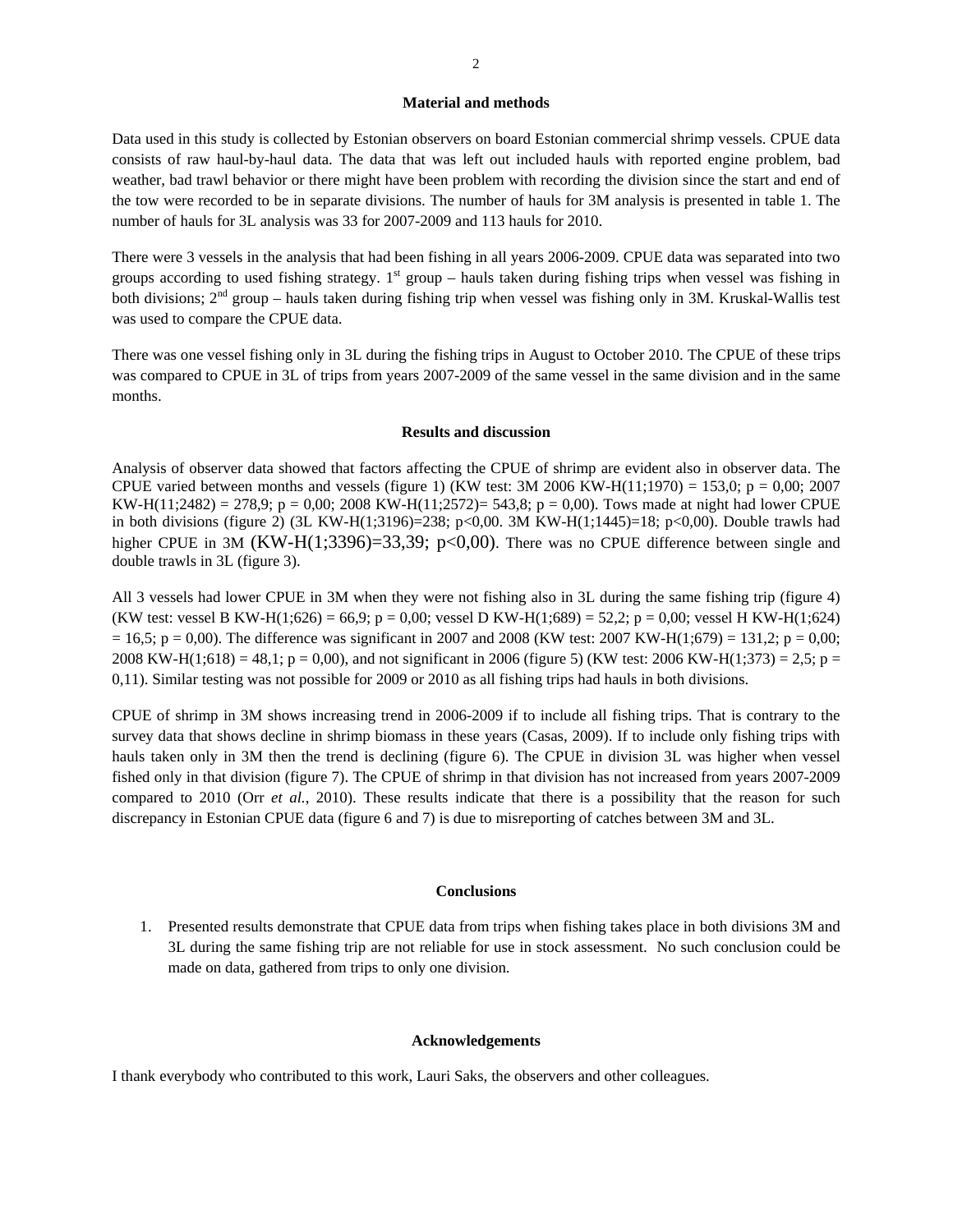### **References**

- Casas, J.M. 2009. Assessment of the International Fishery for Shrimp (Pandalus borealis) in Division 3M (Flemish Cap), 1993-2009. NAFO SCR Doc. 09/56. 25p.
- NIPAG. 2007. Report of the October-November NIPAG Meeting. NAFO SCS Doc. 07/25
- NIPAG. 2009. NAFO/ICES *Pandalus* Assesment Group Meeting , 21-29 October 2009. NAFO SCS Doc. 09/27. 75p.
- Orr, D.C., Veitch, P.J., Sullivan, D.J. 2010. The 2010 assessment of the Northern Shrimp (*Pandalus borealis*, Kroyer) resource in NAFO Divisions 3LNO. NAFO SCR Doc. 10/50. 78p.
- Parsons, D. G., Colbourne, E. B., Lilly, G. R., Kulka, D. W. 1998. Northern Shrimp (Pandalus borealis) on Flemish Cap (NAFO Division 3M) – Oceanography, Fishery and Biology. J. Northw. Atl. Fish. Sci., Vol. 24: 1–26.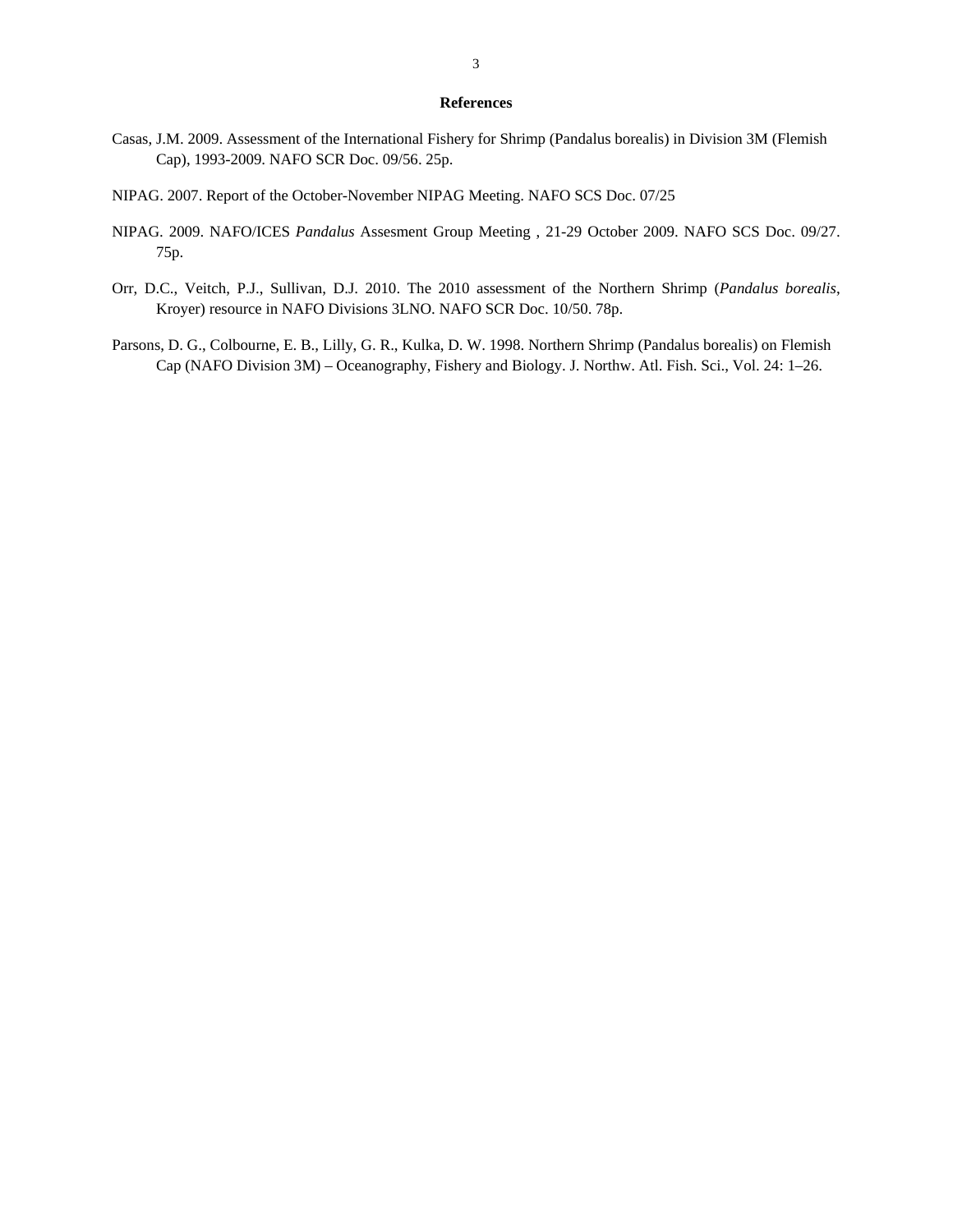| Year         | Division | Vessel                    | Number of all hauls | Number of excluded<br>hauls | Number of hauls<br>in final analysis |
|--------------|----------|---------------------------|---------------------|-----------------------------|--------------------------------------|
| 2006         | 3L       | $\mathbf{A}$              | 17                  | $\overline{c}$              |                                      |
|              |          | $\, {\bf B}$              | 19                  | $\overline{2}$              | 14                                   |
|              |          | ${\bf C}$                 | 49                  | $\sqrt{4}$                  |                                      |
|              |          | D                         | 134                 | $\sqrt{2}$                  | 37                                   |
|              |          | H                         | 151                 | $18\,$                      | 79                                   |
|              | $3M$     | A                         | $45\,$              | $\sqrt{3}$                  |                                      |
|              |          | $\, {\bf B}$              | 47                  |                             | $25\,$                               |
|              |          | $\mathbf C$               | 535                 | 56                          |                                      |
|              |          | D                         | 709                 | 62                          | 134                                  |
|              |          | $\mathbf H$               | 634                 | 16                          | 191                                  |
| 2007         | 3L       | $\, {\bf B}$              | 16                  |                             | 10                                   |
|              |          | $\mathbf C$               | 82                  | $\,1\,$                     |                                      |
|              |          | D                         | 194                 | 64                          | 74                                   |
|              |          | $\, {\rm H}$              | 179                 | $\sqrt{6}$                  | 103                                  |
|              |          | ${\bf F}$                 | $38\,$              |                             |                                      |
|              | $3M$     | $\, {\bf B}$              | 593                 | $\sqrt{5}$                  | 206                                  |
|              |          | ${\bf C}$                 | 322                 | $\overline{9}$              |                                      |
|              |          | $\mathbf D$               | 590                 | 248                         | 117                                  |
|              |          | Η                         | 686                 | $17\,$                      | 247                                  |
|              |          | $\mathbf F$               | 291                 | $\sqrt{2}$                  |                                      |
| 2008         | 3L       | $\, {\bf B}$              | 112                 | $\,8\,$                     | 60                                   |
|              |          | ${\bf C}$                 | 43                  |                             |                                      |
|              |          | D                         | 137                 | $11\,$                      | 67                                   |
|              |          | H                         | 154                 | $\,8\,$                     | 81                                   |
|              |          | $\boldsymbol{\mathrm{F}}$ | 91                  | 54                          |                                      |
|              | 3M       | $\, {\bf B}$              | 694                 | $70\,$                      | 215                                  |
|              |          | $\mathbf C$               | 262                 | 104                         |                                      |
|              |          | D                         | 789                 | 232                         | 244                                  |
|              |          | $\mathbf H$               | 305                 | 25                          | 114                                  |
|              |          | $\mathbf F$               | 522                 | 109                         |                                      |
| 2009         | 3L       | $\, {\bf B}$              | 248                 | 5                           | 151                                  |
|              |          | $\mathbf D$               | 183                 | $\,1\,$                     | 106                                  |
|              |          | $\rm H$                   | 79                  | $\ensuremath{\mathfrak{Z}}$ | 44                                   |
|              | $3M$     | $\, {\bf B}$              | $265\,$             | 9                           | 148                                  |
|              |          | $\mathbf D$               | 132                 | $\sqrt{4}$                  | 64                                   |
| <b>Total</b> |          | $\rm H$                   | 83                  |                             | 57                                   |
| 2006-2009    |          |                           | 9430                | 1160                        | 2588                                 |

Table 1. Number of all hauls, excluded hauls and hauls used in analysis of shrimp 3M CPUE of Estonian vessels in 2006-2009.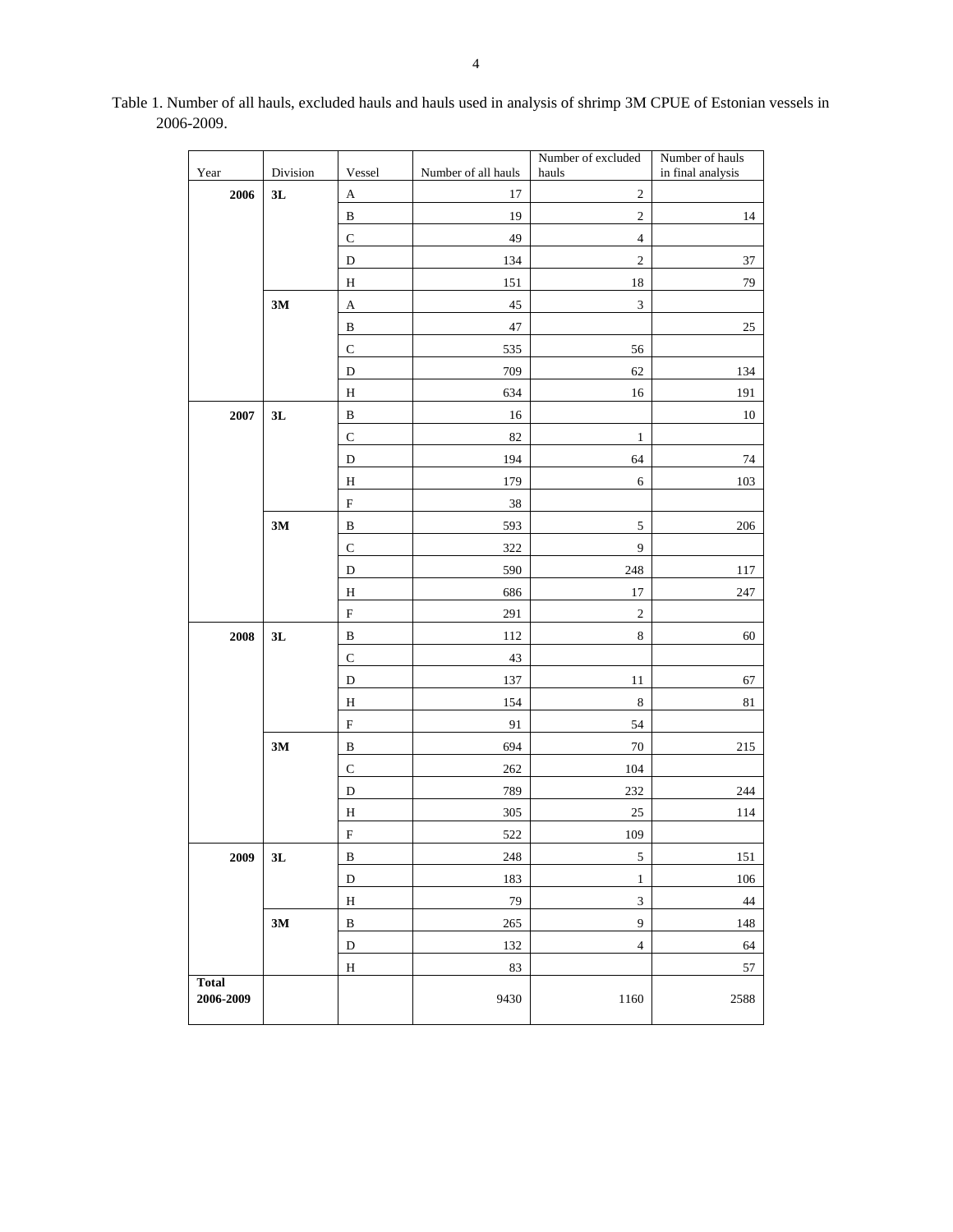

Figure 1. Shrimp CPUE of Estonian vessels by months. Median and quartiles.



Figure 2. Shrimp CPUE of Estonian vessels in hauls taken at night and at day in 2006-2009. Day is local time 7am-9pm. Median and quartiles.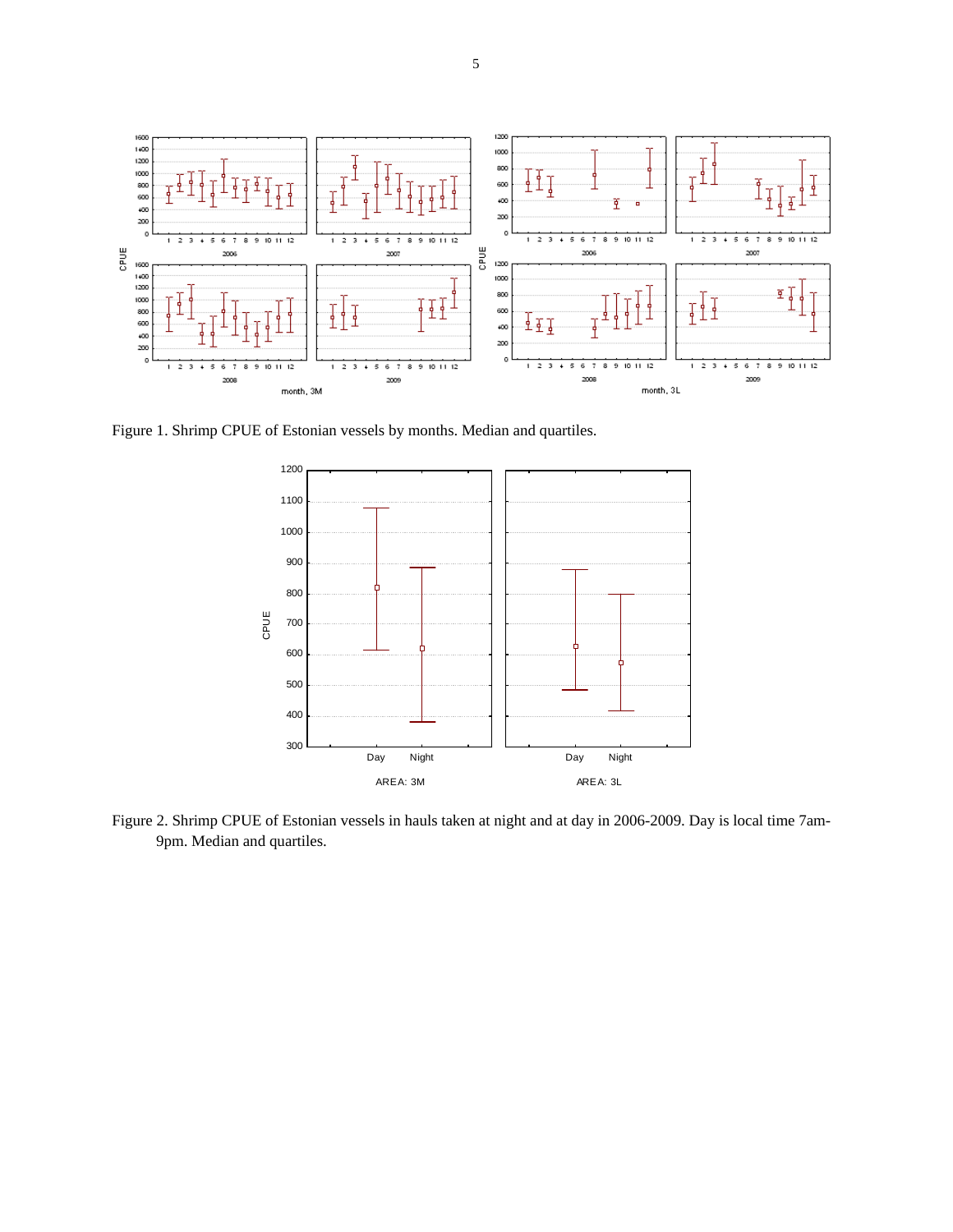

Figure 3. Shrimp CPUE in single (1) and double trawls (2) of Estonian vessels in 2006-2009. Median and quartiles.



Figure 4. Shrimp CPUE of Estonian vessels in 3M by vessel in 2006-2008. 1st group – hauls taken during fishing trips when vessel was fishing in both divisions (1); 2nd group – hauls taken during fishing trip when vessel was fishing only in 3M (2). Median and quartiles.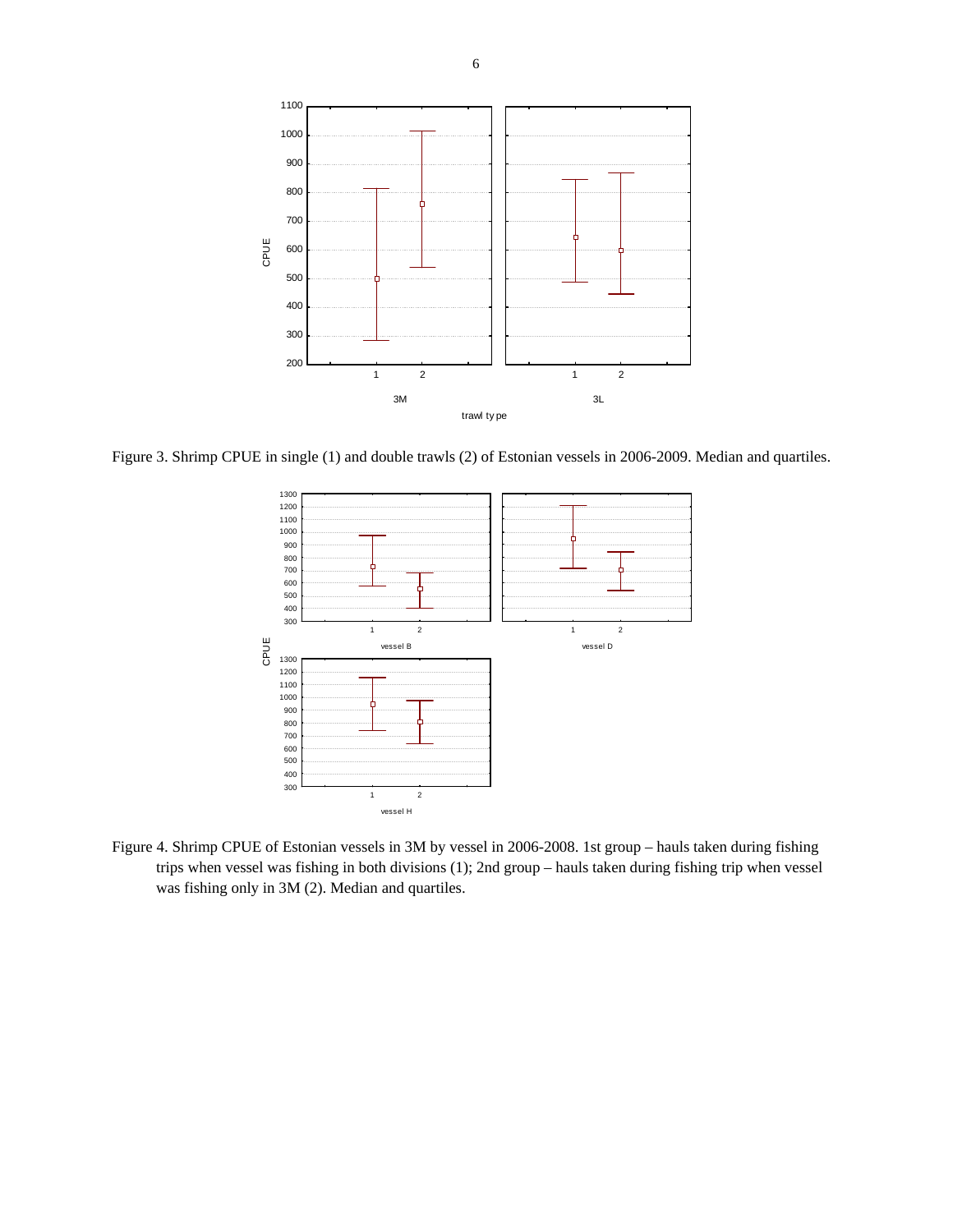

Figure 5. Shrimp CPUE of Estonian vessels in 3M in 2006-2008 by year. 1st group – hauls taken during fishing trips when vessel was fishing in both divisions (1); 2nd group – hauls taken during fishing trip when vessel was fishing only in 3M (2). Median and quartiles.



Figure 6. Shrimp CPUE of Estonian vessels in 3M. 1st group – hauls taken during fishing trips when vessel was fishing in both divisions (left); 2nd group – hauls taken during fishing trip when vessel was fishing only in 3M (right). Median and quartiles.